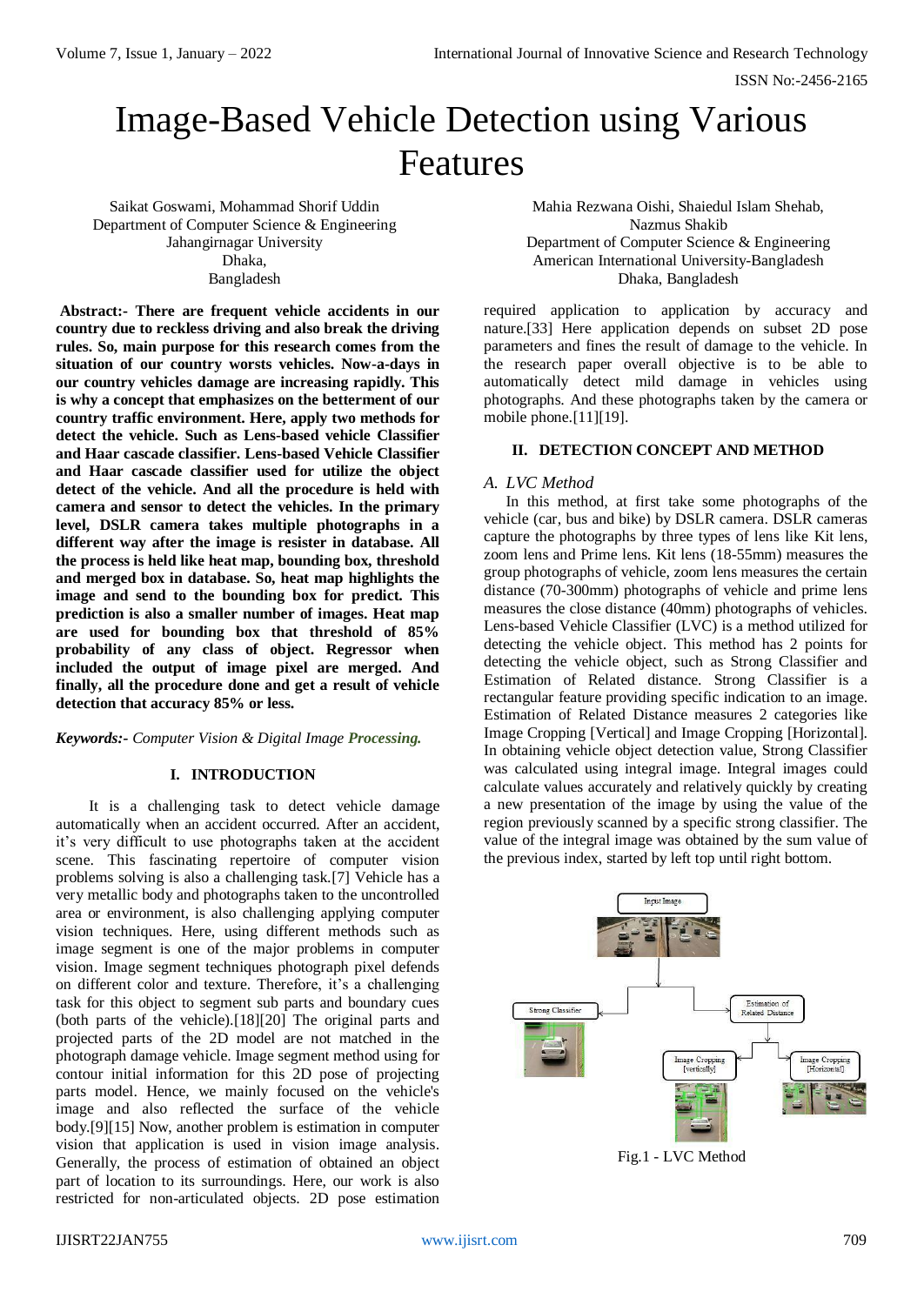ISSN No:-2456-2165

#### *B. Haar Cascade Classifier*

Haar Cascade Classifier is a method utilized for detecting objects. This method has 4 points for detecting an object, such as a Haar-like feature, integral image, AdaBoost learning and Cascade Classifier. Haar-like feature is a rectangular feature providing specific indication to an image Haar-like feature offers high speed computation depending on the number of pixels inside the rectangle feature and not depending on each pixel value of the image. In obtaining object detection value, Haar- like feature value was calculated using integral image. Integral images could calculate values accurately and relatively quickly by creating a new presentation of the image by using values of regions previously scanned by specific Haar-like features. The value of integral image was obtained by the sum value of the previous index, started by left top until right bottom.



Fig. 2: Haar Cascade Classifier

*A. Framework*



 Fig. 3: Flowchart of the Inference Process to Detect the Vehicle

## *C. Overview*

Fig. 3, discuss the framework of vehicle detection and how it works. First take the image from the DSLR camera as an image input that registers to the database. Then image output goes for the heat map that image pixels coordinate as a bounding box.[26] Then goes for the thresholding section. Thresholding observed the output image of the heat map. Then predict the detect object of the vehicle and it's probability at least 85% or less. Then image go for the merged box section. Merged box means all the images are merged and sent to the classifier section. In the classifier section apply Multiple Haar-like classifiers for V-J schemebased approach.[4][5] And finally the image gone regressor section that means encoded the image range and gives the output in the display screen.

- At first take the image from the camera then register to the database. And this image passing is recorded from the database to framework. Aerial image of moving objects can be categorized by frame based and segmentation based. Image segmentation represents the complete shape of the objects. It means pixels with similar colors and attributes are together in image segmentation. In-put images are annotated pixel wise where captured by the camera of the vehicle. Image goes to bounding boxes where coordinates the pixel. Bounding boxes is a one to one correspondence class prediction. This prediction is also a smaller number of images.[27][30]
- Heat map is the output from the image of each pixel that coordinates to the bounding box. Heat map is representing the color as a matrix. Fractal and tree both maps are used in heat maps. When inputting an image to the system then heat map observed the image then sent to the bounding box where the image pixel is optimized to the map. Heat maps are used for bounding boxes that have a threshold of 85% probability of any class of object.[8][1][20]
- In the simplest implementation, the output is a binary image representing the segmentation. Black pixels correspond to background and white pixels correspond to foreground. In simple implementations, the segmentation is determined by a single parameter known as the intensity threshold.[34]
- When threshold is used in the bounding box then goes to the merged box. This approaches all the bounding boxes for their classifications of objects.[21][16]
- Multiple Haar-like classifiers are used in the V-J schemebased approach. It's a strong classifier. This feature is drawn essentially for Haar basis functions for the image. Specific location for window detection at a different rectangular region. This region is rapidly used for the image called integral image.[12][23]
- The range regressors are trained after the training of classifier and bounding box regressor. Range regressors are encoded with the distance of meter objects. Range regressors when included the output of the image pixel are merged.[25]

# **III. EXPERIMENTAL RESULT AND ANALYSIS**

The original goal was to detect mild vehicle damage using photographs that propose to use images obtained from the photograph and filter the edge to detect mildly damaged regions in the vehicles. Image edge result from vehicle undamaged part in addition to damage region. 2D projectionbased model used to identify the vehicle undamaged part of the image edge.[13][32].

However, the vehicle body is very reflective and there is a large amount of inter object reflection in the photograph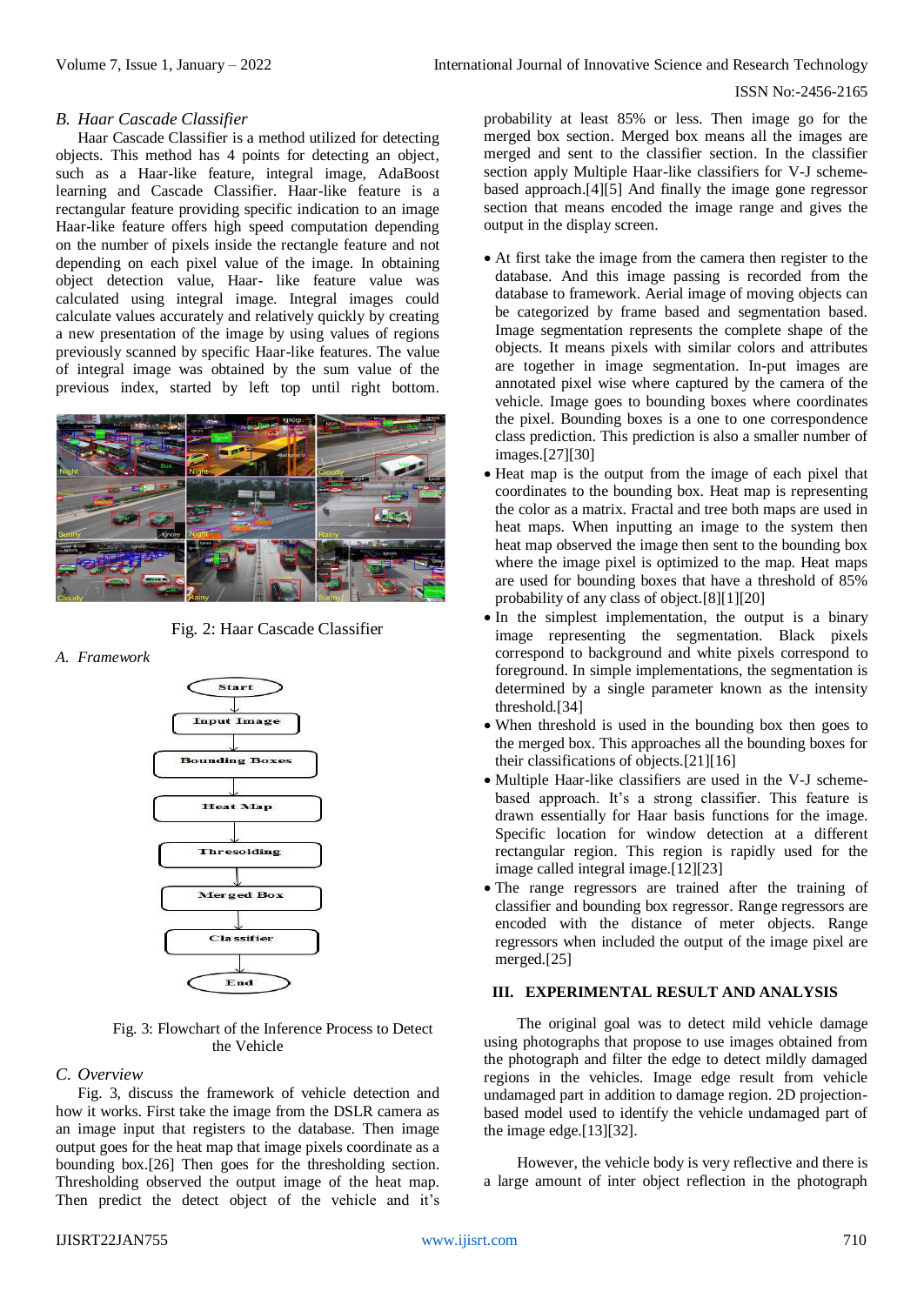ISSN No:-2456-2165

which is interpreted to damage. So, proposed a method for classifying reflection in photographs.

In this chapter, there is some limitation work to detect the reflection image edge in close photographs in vehicle panels. At last, it's possible to implement vehicle damage.[9]

## *A. Experimental Evaluation*

Here, apply HAAR CASCADE features to detect the vehicles in the system. Also apply some algorithms to detect vehicles such as region-based approach, feature based approach.

Suppose to apply feature based detection module and the formula is-

> For X axis- F=  $\delta f(x, y)/\delta x = f(x, y)$ -f (x-1, y) For Y axis- F=  $\delta f(x, y)/\delta y = f(x, y)$ - $f(x, y-1)$

Here, proposed experimental evaluation for urban traffic areas is used for SVC and VDCS systems. And automatically detect vehicle damage by the VDCS system. This feature is testing both day and night mode environments. So, it's a good result for tracking the classifications.

Now, experimental evaluation for nighttime vehicle detection is more effective for traffic monitoring. Image analysis are two modules such as daylight, and night light for detection vehicle damage.

Here, use gradient formula for image processing are g=median(ICS/IRS)

Here ICS means current image and IRS means reference image.

Finally, the vehicle crosses the detector line to detect the vehicles, and also easily to take images of the vehicles.

The Lens-based Vehicle Classifier and Haar cascade classifier are utilized for the object detection. Lens-based Vehicle Classifier method has 2 points for detecting the vehicle object, such as Strong Classifier and Estimation of Related distance. The Haar cascade classifier method has 4 points for detecting an object, such as Haar-like features, integral image, AdaBoost learning and Cascade Classifier.[14][31]



Fig. 4: Stay and Going Vehicle (Car & Bus) Detection by LVC & Haar Cascade



Fig. 5: Two-Way Vehicle (Car) Detection by LVC & Haar Cascade



Fig. 6: Vehicle (Bus) Detection by LVC & Haar Cascade



Fig.7: Vehicle (Bike) Detection by LVC & Haar Cascade

# **IV. LITERATURE REVIEW**

Vehicle detection characteristics show the appearance of vehicle class detection. The image gradient-based process allows you to see the vehicle and distance with proper use of the camera. The blob position is successfully used in the frame and defines the blob detection. [6]. Blob detection is a technology that allows a system to track moving objects in a vehicle. Therefore, light and color must be defined together for blob detection and new blob detection. In the image, the connection from the blob to the system needs to know where the blob is distinguished between each frame. If the label is 1, the blob color is 0 [14] [17]. It consists of locating lane markers and adapting them to a lane model that tracks the position over time using an ego vehicle. Vehicle scenes where nighttime traffic is extracted and recognized through illuminated objects. The user interface design is intended to be accessible over the network using a card-based interface. Users often use google maps to find markers and annotated geographic locations displayed on their cameras. [9]. Corner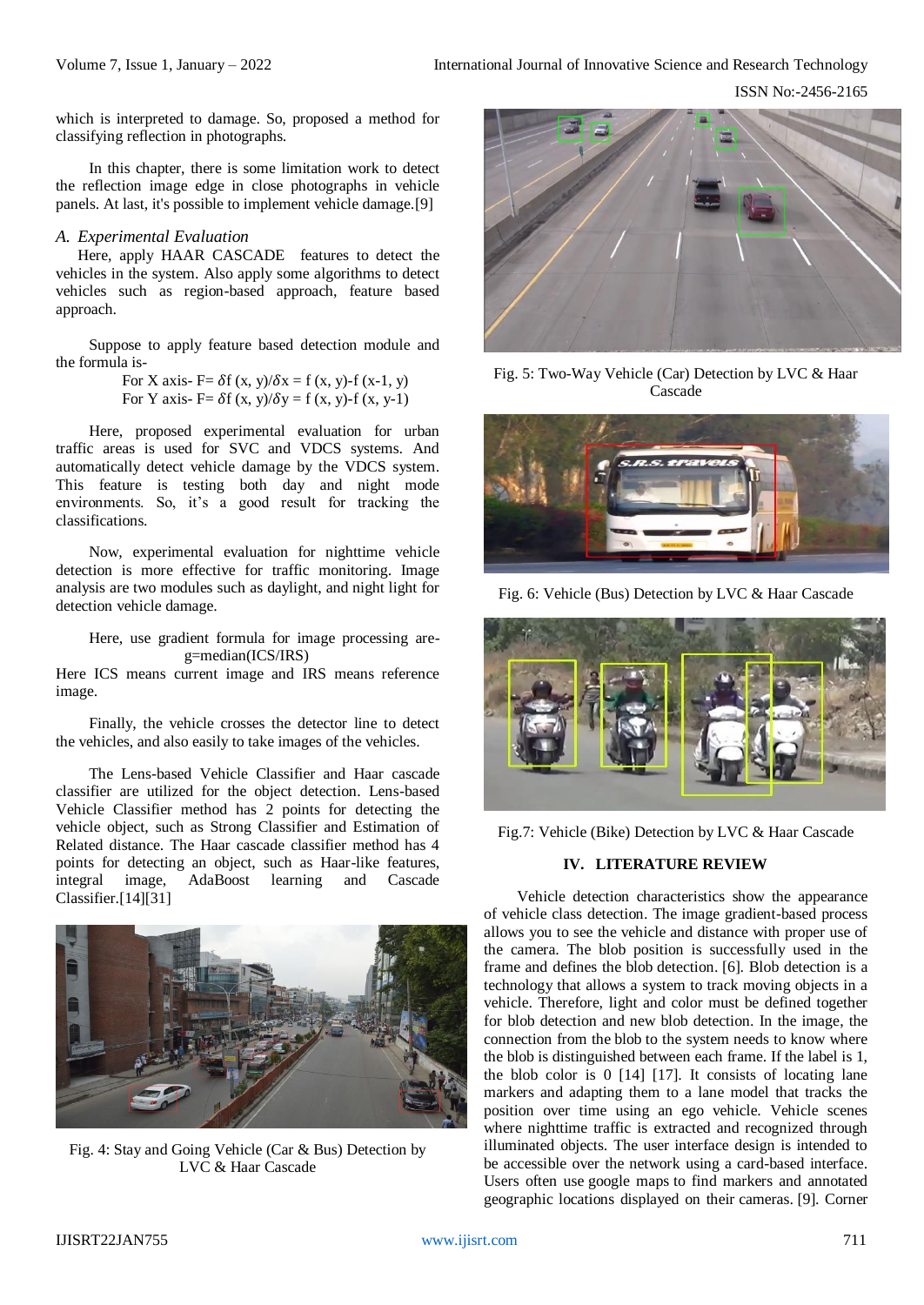detection is also one type of characteristic of computer vision systems where images can infer content. This computer vision is used for video tracking, motion, and image detection. It is also used for 3d modeling, registration, and image mosaicking of objects. It also overlaps with the topic of detection points [11] [13]. Photodetection is also a computer vision system based on known technology and uses common traffic light detection. In some disclosures of our monitor system, at least one image records vehicle data. This image analyzes the image data using the contour analysis of the traffic light assist system. This procedure is automatic vehicle support. [12]. All surrounding data is analyzed by the camera and the streets at the edge of the parking lot are also recorded. It also analyzes road markings, intersections, traffic lights or signs [18]. The vehicle can be recognized using a statistical method and prior knowledge of its characteristics. Object recognition can localize ego vehicles and formulate locations. In addition, it uses an improved tracking method to detect differences in overlapping objects between two adjacent frames. The vibe algorithm is fixed to the threshold method used for pixel backgrounds. Traffic videos are also used to classify foreground and background. Motion flows are still detected after extracting video pixels from moving objects. Motion flow in vector frames is also defined [11] [23]. Window detection is also a type of component of computer vision systems. This is related to a trained and tested pipeline. Window detectors protect window building classifications that provide direct motivation. Codebook vectors distinguish between window characteristics and fixed window class perspectives. It also recognizes the composition of the final scheme that is geometrically supplied [20] [22]. Region level, raw images, and vehicles are processed on three levels. This basic method of determining vehicle and area matching is suggested by going through an image sequence. It also sends the results of the highway scene to this method for demonstration purposes. We will also develop and briefly explain the camera function of the user-selected image. [15] [19]. Currently, monocular vehicle detection is presented to transfer similar image features such as symmetry, edges, etc. To establish robust functionality in vehicle detection [16]. Therefore, visionbased systems are important for the role of vehicle detection and for surveillance camera.

## **V. OBSERVATION AND CONCLUSION**

## *A. Observattion*

- They used lighting object extraction for vehicle detection in day time and invalid night time illuminate conditions.
- They are observed in urban area traffic environments because pure background is not available and critical situations being objects getting changed to remove the scene and also slow-moving objects.
- Multiple blob detection data showed the problem and compared the perfect location in the current frame with centroids of detection.
- Monocular images lack direct depth measurements.
- They observed robust features to locate the operator point that each patch distinctive to variation of scale.
- The detection line of pixels need to be occupied as 25% width, otherwise not to be occupied.
- Tracking road of contour length problem seen drift and zigzag.

# **VI. CONCLUSION**

However, in this research, try to detect the problem of vehicle damage automatically using a camera by taking the damage scene of vehicle photographs. The objective of detecting vehicle damage by processing the video under rainy conditions. All the proposed algorithms are testing both city and urban environments. Here, All the feature analysis is complex and reduces some false detection. Proposed conceptual framework and framework seeing give good results, and also most efficient to apply this proposed framework. In this chapter, we discussed the research, and also overall project goals. And try to do much work by providing a problem, solution. Also need time to work on more unique research. This research using algorithm implementation is a various processing power. We hope that my work is going well and better in future research.

#### **REFERENCES**

- [1.] F. García, A. Prioletti, P. Cerri, A. Broggi, "PHD filter for vehicle tracking based on a monocular camera", Expert Systems with Applications, vol. 91, pp. 472-479, Jan. 2018.
- [2.] J. Li, W. Zhan, M. Tomizuka, "Generic Vehicle Tracking Framework Capable of Handling Occlusions Based on Modified Mixture Particle Filter", 2018 IEEE Intelligent Vehicles Symposium (IV), pp. 936-942, Jun. 2018.
- [3.] X. Wang, L. Xu, H. Sun, J. Xin, N. Zheng, "Onroad vehicle detection and tracking using mmw radar and monovision fusion", IEEE Transactions on Intelligent Transportation Systems, vol. 17, no. 7, pp. 2075-2084, 2016
- [4.] T. Denoux, N. El Zoghby, V. Cherfaoui, A. Jouglet, "Optimal object association in the dempster-shafer framework", IEEE Trans. Cybern., vol. 44, no. 12, pp. 2521-2531, 2014.
- [5.] M. Cheon, W. Lee, C. Yoon, M. Park, "Vision-based vehicle detection system with consideration of the detecting location", IEEE Trans. Intell. Transp. Syst., vol. 13, no. 3, pp. 1243-1252, Sept. 2012
- [6.] Y. Tang, C. Zhang, R. Gu, P. Li, B. Yang, "Vehicle detection and recognition for intelligent traffic surveillance system", Multimedia Tools Appl., vol. 76, pp. 5817-5832, Feb. 2015.
- [7.] X. Wen, L. Shao, W. Fang, Y. Xue, "Efficient feature selection and classification for vehicle detection", IEEE Trans. Circuits Syst. Video Technol., vol. 25, no. 3, pp. 508-517, Mar. 2015.
- [8.] Z. Chen et al., "Vehicle detection in high-resolution aerial images via sparse representation and superpixels", IEEE Trans. Geosci. Remote Sens., vol. 54, no. 1, pp. 103-116, Jan. 2015.
- [9.] Gong, P. Zhou, J. Han, "Learning rotationinvariant convolutional neural networks for object